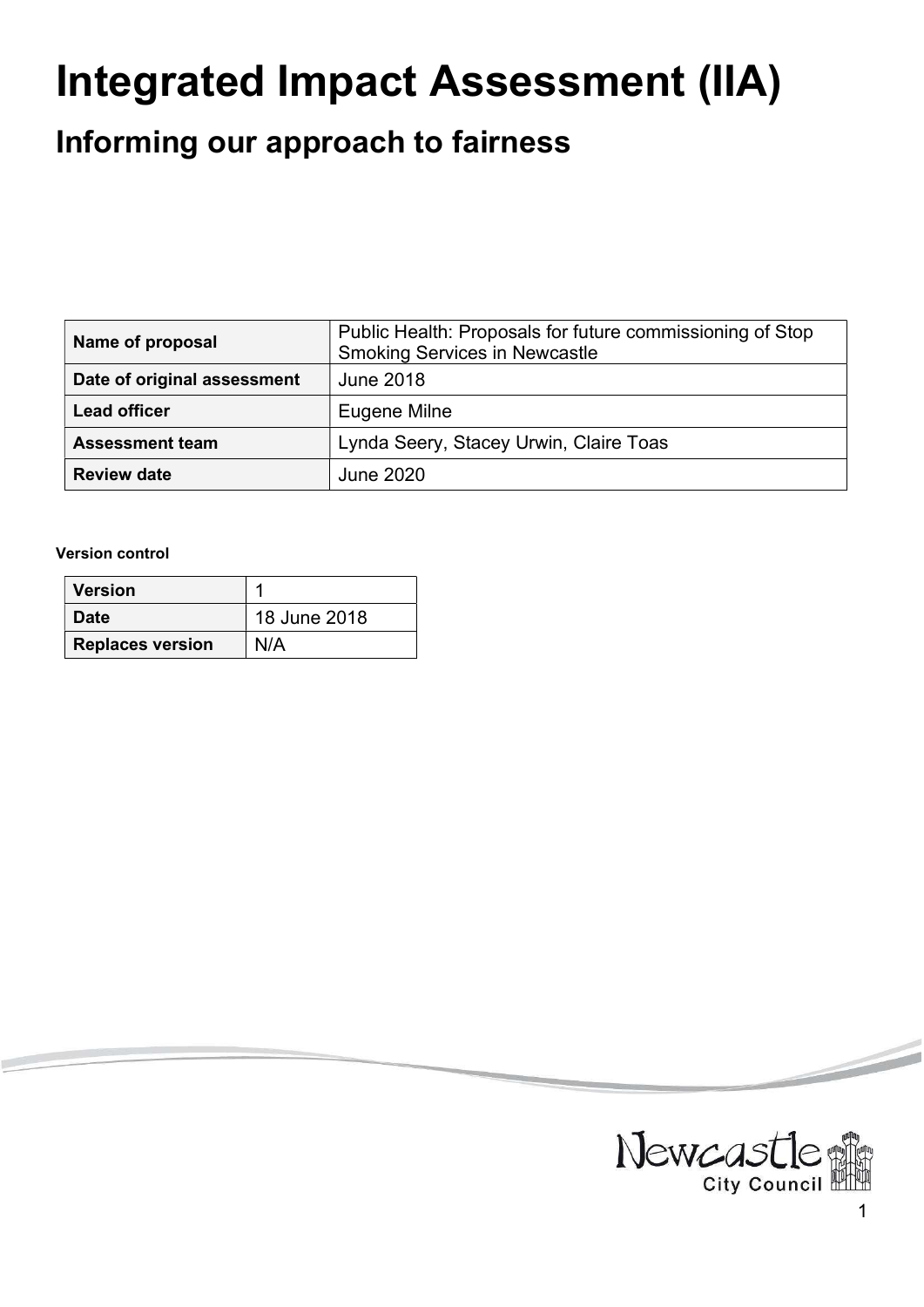# Section A: Introduction and background

Smoking remains one of the most significant contributors to premature mortality and ill-health. Reducing the number of people who smoking is a key public health priority.

Whilst rates of smoking have continued to decline over the past decades, 15.5% of adults in England still smoke whilst in Newcastle the percentage is higher at 17.6%, which is around 42,136 adult smokers.

Smoking is the primary cause of preventable morbidity and premature death. Deaths caused by smoking are more numerous than the next six most common causes of preventable deaths combined (i.e. drug use, road accidents, other accidents and falls, preventable diabetes, suicide and alcohol abuse.

Tobacco does not only affect those individuals who smoke. Evidence shows that there is a clear link between exposure to environmental tobacco smoke and an increased risk in non-smokers of developing Coronary Heart Disease (CHD) and lung cancer and risk of stroke. In England it is estimated that 37% of children are exposed to tobacco smoke within the home. Children's exposure to tobacco leads to an increased risk of sudden infant death syndrome, developing respiratory disease, glue ear and coronary heart disease in later life.

# Life Expectancy Gap

In 2014-16 there were an estimated 1598 deaths attributable to smoking in Newcastle. On average each year smoking contributes to the deaths of over 500 people in Newcastle. Early deaths from cancer, heart disease and strokes are also greater in Newcastle than the England average.

In Newcastle there is a significant gap in male and female life expectancy compared to the England average. Circulatory diseases such as Chronic Obstructive Pulmonary Disease (COPD) and Coronary Heart Disease (CHD) along with Cancers present the biggest challenge to reducing inequalities and improving life expectancy.

Smoking causes 90% of COPD and lung cancers (30% of all deaths from all cancers) 90% of vascular diseases; 17% CHD and 50% of sudden infant deaths.

Stop Smoking Services make a significant contribution to tackling health inequalities, increasing life expectancy and supporting commissioners in meeting targets for smoking quitters. Approximately 120,000 people die prematurely each year because of smoking, with an average 16 life years lost.

# Smokers using e-Cigarettes

The number of smokers using electronic cigarettes to quit is increasing. Evidence shows that electronic cigarettes can help people to stop smoking and that concurrent behavioural support and nicotine replacement therapy may improve an individual's chance of stopping smoking.

# Smoking in Pregnancy

Pregnant women who smoke present a major challenge to local health services in Newcastle. Data from 2016/17 shows an average of 14.5% compared to the England average for the same period of 10.7%.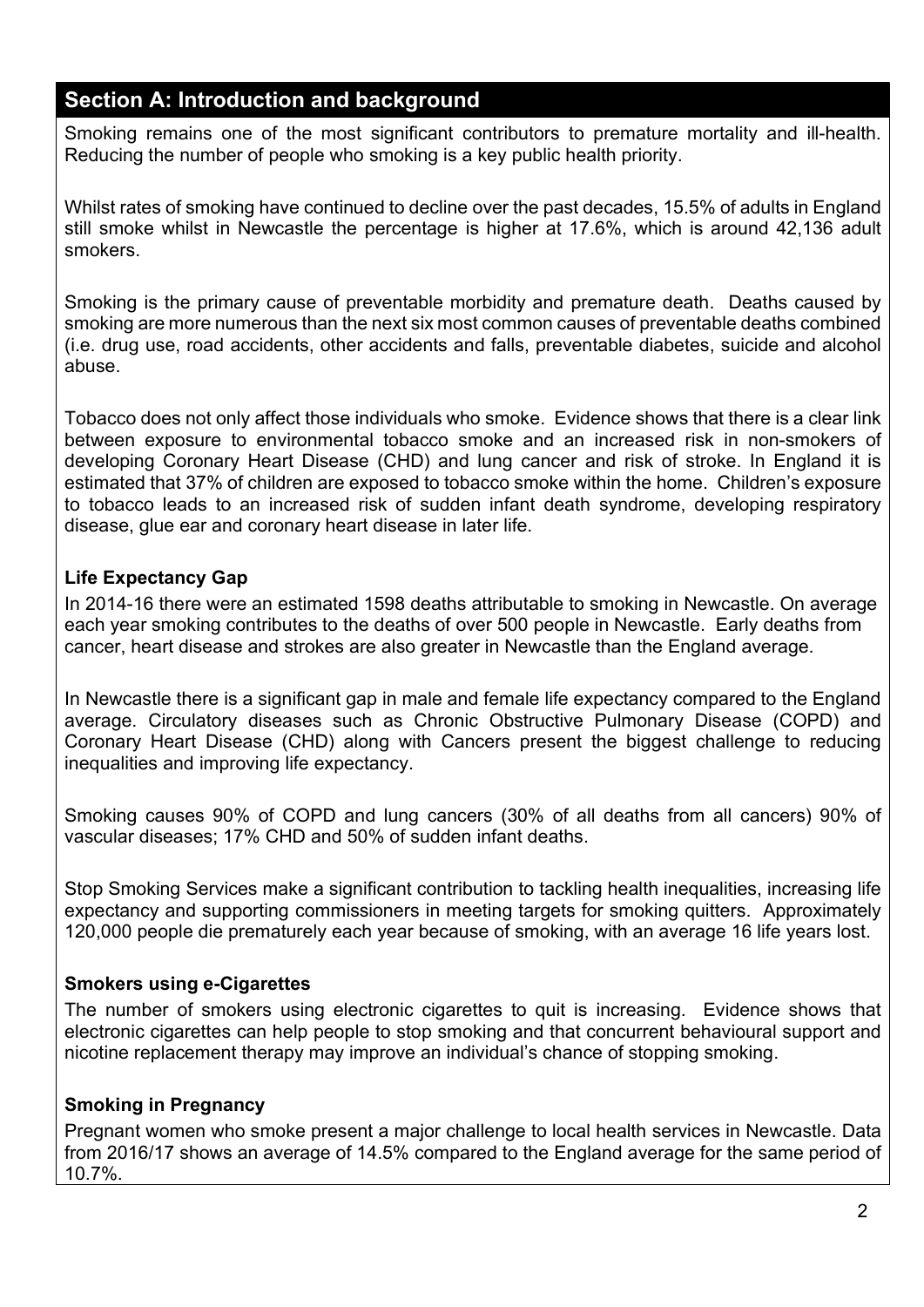Nicotine Replacement Therapy (NRT) can be used by women who are breast feeding. The amount of nicotine the infant is exposed to from breast milk is relatively small and less hazardous than second-hand smoke they would otherwise be exposed to if the mother continued to smoke. NRT products taken intermittently are preferred as their use can be adjusted to allow the maximum time between their administration and feeding of the baby, to minimise the amount of nicotine in the milk.

# Section B: Current services

# 1. What stop smoking services are currently commissioned?

Since 2015, Newcastle City Council have commissioned a 'hub' and 'spoke' model of stop smoking service delivery. Presently Change, Grow, Live (CGL) hold the overall Programme Management contract and provide the specialist 'hub' service at a contract rate of £250,000 per annum. With various smaller community providers from pharmacy and the VCS providing 'spoke' delivery for which tariff payments are made according to quit status at week 5. These arrangements are all individually contracted by the Local Authority.

The current provider operates on a model of 50% direct delivery and 50% programme management of the wider service. The programme management function includes training, mentoring, data collection, management of the voucher scheme, marketing, and management of the referral gateway. The current contract expires December 2018.

Although there has been notable success in the service delivery over the last 3 years, such as, increasing access points for stop smoking services across the city, increased numbers of people setting quit attempts, and produced a 'brand' image for literature and promotional events, there have been several obstacles that have become apparent over the life of the contract that have impacted on the services ability to support higher successful quit rates. The recommissioning requirement offers the opportunity to consider addressing these through a revised commissioning model of service delivery.

# 2. Who the services are for?

The service is available as a general population service for those who are motivated to quit smoking, with specialist elements that target specific populations across the City:

- Those in routine and manual occupations
- Young people (aged under 55)
- Those who are pregnant
- BME communities
- Those with respiratory conditions, such as COPD
- Those who have mental health problems

# 3. What we are seeking to achieve?

The aims of services operating across the City are to:

- Contribute to the prevention and management of long term conditions to extend both length and quality of life and reduce health inequalities;
- Increase the number of individuals receiving support to stop smoking across the whole network;
- Deliver an evidence based stop smoking service in line with NICE, DH and NCSCT guidance;
- Improve the management of referrals from those seeking stop smoking support: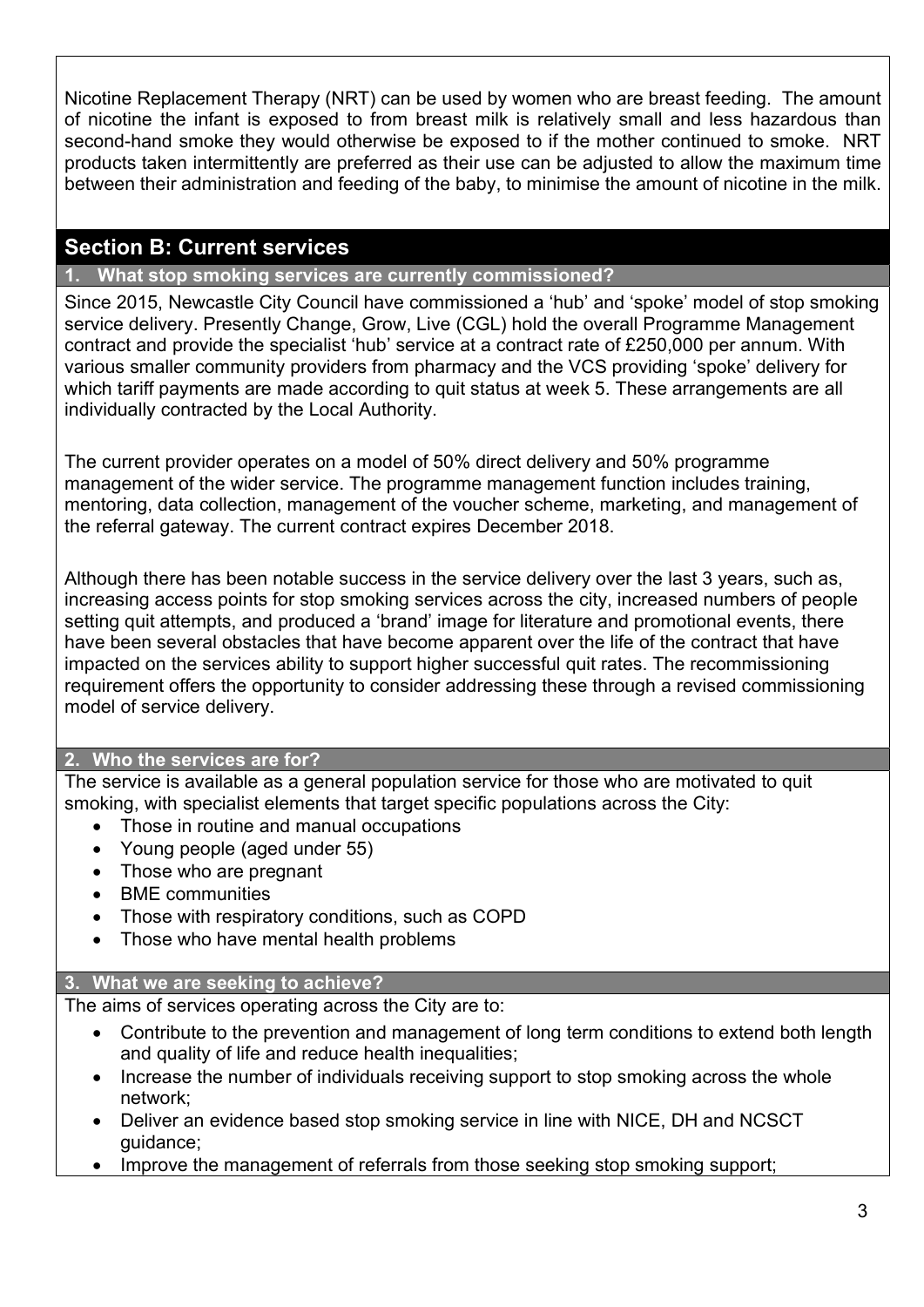- Improve the use of pharmacotherapy in stop smoking support to achieve better outcomes for smokers;
- Supports individuals who are trying to quit using e-cigarettes.

# 4. What are our statutory requirements?

There is no statutory duty to provide this service. There are regulations on the exercise of local authority public health functions as follows:

Regulations made under Section 6C of the NHS Act 2006 require local authorities to take particular steps in exercise of their public health functions, or aspects of the Secretary of State's public health functions. Part 2 of the Local Authorities (Public Health Functions and Entry to Premises by Local Healthwatch Representatives) Regulations 2013 (SI 2013/351) makes provision for the steps to be taken by local authorities in exercising their public health functions.

# Section C: Change proposal

1. What is the proposal to change the way services are currently commissioned?

The proposal is to move to a contractual model whereby the Local Authority contract with an overarching "hub" service (Programme Management), which may be either a single provider or a consortium, for the management, delivery, and develop/support the entire stop smoking network ("spoke" partners).

This would require either a consortium arrangement in the prime contract, or, more likely, subcontracting arrangements between the hub service and the wider community providers. This type of arrangement places greater control on the Programme Management to manage the network including, contract arrangements (with pharmacies and VCS organisation), building the network capacity, providing training and mentoring, managing performance, developing and maintaining referral routes, and submitting performance returns.

The precedent for this type of contractual relationship has already been set in the redesign of the commissioned sexual health services in Newcastle.

Stop Smoking Services make a significant contribution to tackling health inequalities, increasing life expectancy and supporting commissioners in meeting targets for smoking quitters. Moving towards this service model facilitates effective whole system programme management by cementing the relationship between the hub and spoke providers, embedding the training and mentoring offer and, driving quality and performance improvements through clear accountability on reporting requirements.

The following diagram depicts the proposed network structure of the stop smoking service proposal, it demonstrates the clear contractual relationship will be between the Local Authority and the overarching Programme Management, who will in turn sub-contract with the wider community partners to deliver the intermediate service.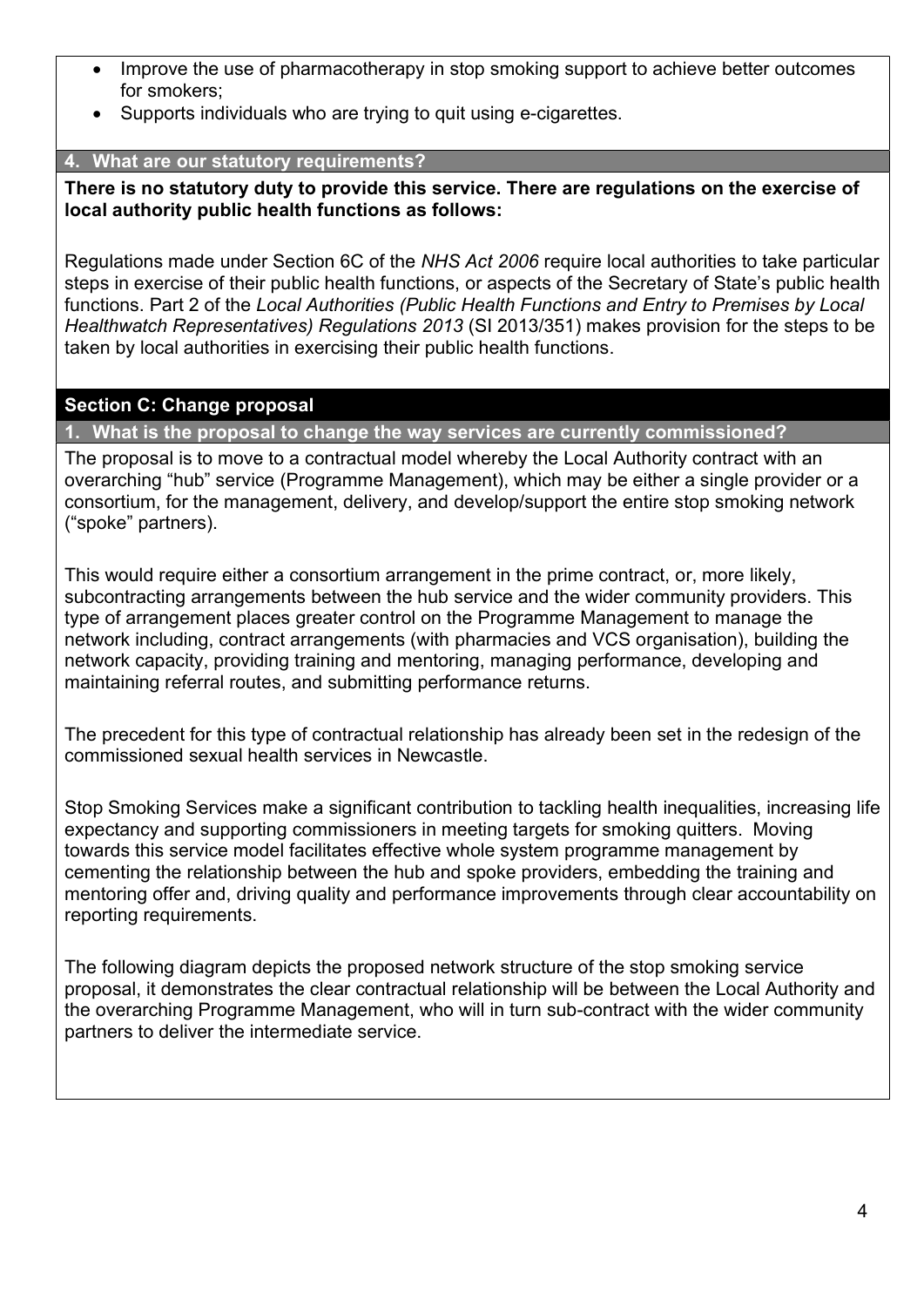| <b>DATA FLOWS</b>                                                                                                                 |                                                                                                                                                                                                                                                                                                                                                                                                                                                                                                                                                                                           |
|-----------------------------------------------------------------------------------------------------------------------------------|-------------------------------------------------------------------------------------------------------------------------------------------------------------------------------------------------------------------------------------------------------------------------------------------------------------------------------------------------------------------------------------------------------------------------------------------------------------------------------------------------------------------------------------------------------------------------------------------|
| Data Controller                                                                                                                   | <b>Newcastle City Council</b><br>(Commissioning Authority)                                                                                                                                                                                                                                                                                                                                                                                                                                                                                                                                |
|                                                                                                                                   | Hub Service reports to<br><b>Commissioning Authority</b><br><b>Commissioning Authority</b><br>contracts with Hub Service<br>Hub Service                                                                                                                                                                                                                                                                                                                                                                                                                                                   |
| Data Processor                                                                                                                    | <b>Newcastle Stop</b><br><b>Smoking Service+</b><br>Hub Service contracts with<br>approved sub contractors<br><b>Sub Contractors</b><br><b>Newcastle Stop Smoking</b><br><b>Newcastle Stop Smoking</b><br><b>Newcastle Stop Smoking</b><br><b>Newcastle Stop Smoking</b><br>Service+<br>Service+<br>Service+<br>Service+<br>(Pharmacies - 65)<br>(HealthWorks)<br>(NUFC)<br>(Mental Health Providers)<br>PHARMOUTCOMES<br>QUITMANAGER<br>QUITMANAGER<br><b>QUITMANAGER</b>                                                                                                                |
|                                                                                                                                   | 2. Evidence that informed this proposal                                                                                                                                                                                                                                                                                                                                                                                                                                                                                                                                                   |
| <b>Information source</b>                                                                                                         | What has this told you?                                                                                                                                                                                                                                                                                                                                                                                                                                                                                                                                                                   |
| Know your city: A<br>profile of<br>Newcastle's<br>people – A part of<br>the Newcastle<br><b>Future Needs</b><br><b>Assessment</b> | When assessing Social deprivation – whether measured by poor housing,<br>low income, lone parenthood, unemployment or homelessness - it is<br>associated with high rates of smoking and very low rates of quitting.<br>Smoking is a major drain on poorer people's incomes and a huge cause of<br>ill health and premature death. But nicotine offers no real relief from stress<br>or improvement in mood.<br>Information analysed in the profile identifies the same trends in the target<br>populations that the service is currently aimed at supporting:<br><b>Adult Population:</b> |
|                                                                                                                                   | The estimated smoking prevalence of those aged 18+ in Newcastle is<br>17.6% which is 42,136 adult smokers.                                                                                                                                                                                                                                                                                                                                                                                                                                                                                |
|                                                                                                                                   | <b>Routine and manual occupations</b><br>People in routine and manual occupations account for a greater<br>$\bullet$<br>volume of smokers compared to other socio-economic groups. It is<br>estimated that 27% routine and manual workers smoke compared to<br>17.6% of adults in Newcastle.                                                                                                                                                                                                                                                                                              |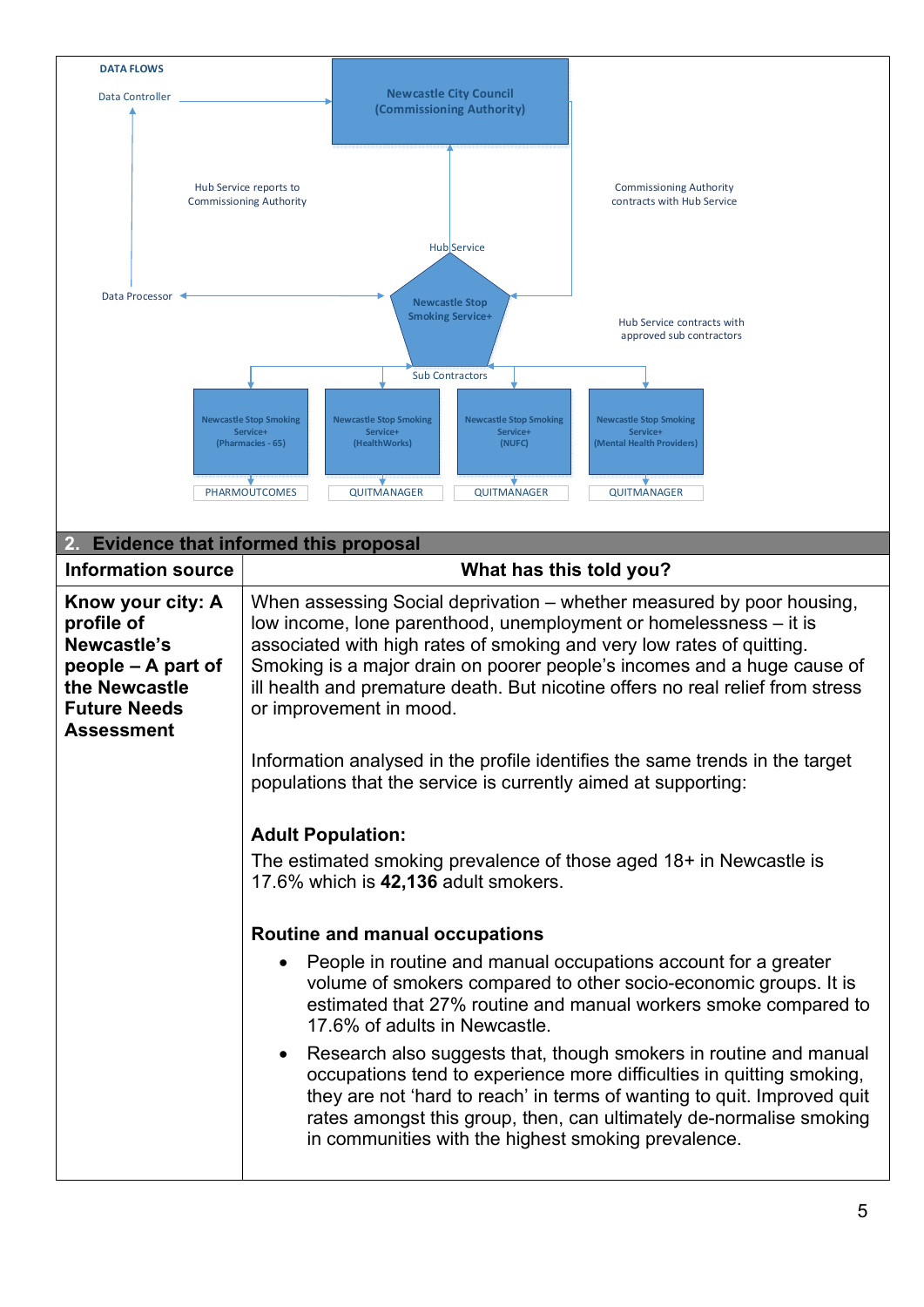|                                                                                            | <b>Smoking In pregnancy</b>                                                                                                                                                                                                                                                                                                                                                                                                     |
|--------------------------------------------------------------------------------------------|---------------------------------------------------------------------------------------------------------------------------------------------------------------------------------------------------------------------------------------------------------------------------------------------------------------------------------------------------------------------------------------------------------------------------------|
|                                                                                            | Smoking during pregnancy increases the risk of complications during<br>pregnancy and labour, such as miscarriage, and can also result in<br>low birth weight, genetic abnormalities such as cleft lip, and sudden<br>infant death syndrome ('cot death').                                                                                                                                                                       |
|                                                                                            | In 2016/17 14.5% of women reported smoking at time of delivery<br>$\bullet$<br>around 463 women. Although this number has shown a downward<br>trend over recent years, there was an increase in 2016/17. Newcastle<br>does remain significantly worse than England.                                                                                                                                                             |
|                                                                                            | Smoking contributes to the onset and progression of a range of long<br>$\bullet$<br>term conditions. Although smoking cessation is advocated as part of<br>the management of many of these conditions, a significant proportion<br>of those suffering with a long-term condition continue to smoke. In<br>terms of impact of lifestyle on health the largest risk factor in causing<br>cancer in both men and women is smoking. |
|                                                                                            | <b>Young People</b>                                                                                                                                                                                                                                                                                                                                                                                                             |
|                                                                                            | Nationally 18% of secondary school pupils reported they had tried smoking<br>at least once. Local information from the Health Relates Behaviour<br>Questionnaire (HRBQ) in 2017 shows that in Newcastle there is a reduction<br>in childhood smoking.                                                                                                                                                                           |
|                                                                                            | 2% of primary school pupils reported having tried smoking down from<br>5% in 2011                                                                                                                                                                                                                                                                                                                                               |
|                                                                                            | 18% of secondary school pupils reported having tried smoking a<br>$\bullet$<br>reduction from 31% in 2011.                                                                                                                                                                                                                                                                                                                      |
|                                                                                            | <b>Long Term Conditions</b>                                                                                                                                                                                                                                                                                                                                                                                                     |
|                                                                                            | Smoking contributes to the onset and progression of a range of long terms<br>conditions and people who smoke are more likely to have flare ups in their<br>condition and more likely to be admitted to hospital. It is estimated that 18%<br>of people with Long terms conditions are smokers nationally.<br>(Source: ENHANCING THE QUALITY OF LIFE, FOR PEOPLE LIVING<br>WITH LONG TERM CONDITIONS, NHS England)               |
| <b>Public Health</b><br><b>England: Local</b><br><b>Tobacco Control</b><br><b>Profiles</b> | Smoking is the biggest single cause of preventable death and ill-health<br>within England and accounts for approximately 5.5% of the overall NHS<br>budget.                                                                                                                                                                                                                                                                     |
|                                                                                            | <b>Smoking Related Mortality in 2014-16 in Newcastle:</b>                                                                                                                                                                                                                                                                                                                                                                       |
|                                                                                            | There were an estimated 1598 deaths attributable to smoking in<br>$\bullet$<br>Newcastle which has risen since 2012-14. There were 139 smoking<br>attributable deaths from heart disease and 52 smoking attributable<br>deaths from stroke which has also risen since 2012-14.<br>There were 645 deaths from Lung cancer which has risen since<br>$\bullet$                                                                     |
|                                                                                            | 2012-14 and an increasing number of deaths from COPD which has<br>been rising since 2009-11.                                                                                                                                                                                                                                                                                                                                    |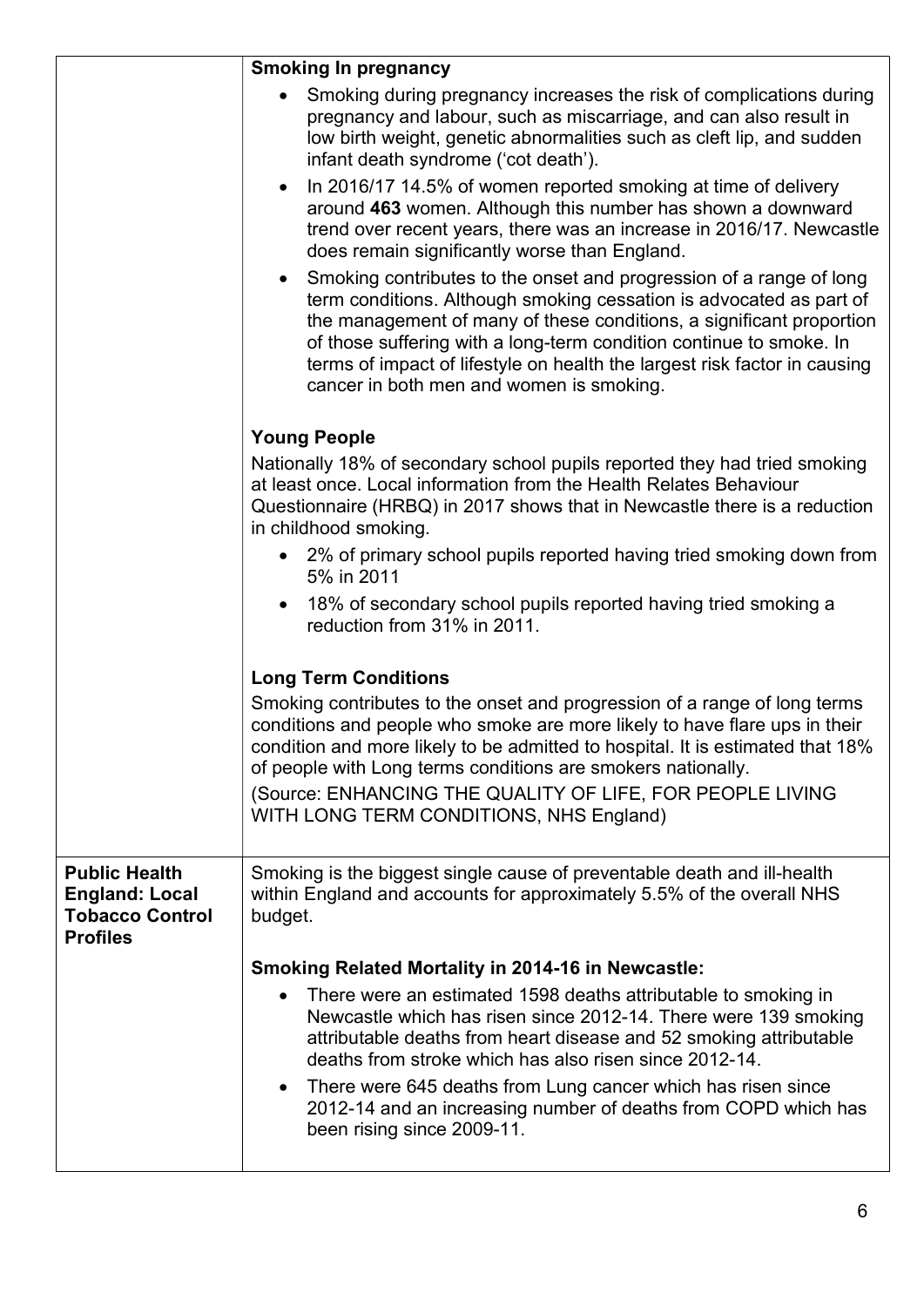|                                                                                            | <b>Smoking Related III Health:</b>                                                                                                                                                                                                                                                                                                                                                                           |
|--------------------------------------------------------------------------------------------|--------------------------------------------------------------------------------------------------------------------------------------------------------------------------------------------------------------------------------------------------------------------------------------------------------------------------------------------------------------------------------------------------------------|
|                                                                                            | There were 3,753 Smoking attributable hospital admissions in<br>2016/17 in Newcastle                                                                                                                                                                                                                                                                                                                         |
|                                                                                            | There were 1029 emergency hospital admissions for COPD in<br>$\bullet$<br>2016/17                                                                                                                                                                                                                                                                                                                            |
| <b>NHS Digital:</b><br><b>Statistics on NHS</b><br><b>Stop Smoking</b><br>Services in      | In 2016/17 Newcastle achieved 44% successful self-reported quits. There<br>were 2405 people setting a quite date in Newcastle Stop Smoking Services<br>which resulted in 1058 successful quits at week 4, with 781 quits were<br>validated with a CO monitor.                                                                                                                                                |
| <b>England</b>                                                                             | There were 81 pregnant women setting a quit date and 23 smoking<br>$\bullet$<br>quits                                                                                                                                                                                                                                                                                                                        |
|                                                                                            | There were 591 routine and manual workers setting a quit date and<br>$\bullet$<br>295 smoking quits                                                                                                                                                                                                                                                                                                          |
|                                                                                            | There were 178 BME people setting a quit date and 89 smoking quits<br>$\bullet$                                                                                                                                                                                                                                                                                                                              |
| <b>ASH Ready</b><br><b>Reckoner: The</b><br><b>Local Costs of</b><br><b>Tobacco (2018)</b> | It is estimated that smokers in Newcastle spend around £87.9 million on<br>tobacco products each year, this is around £2,050 per smoker. Which<br>highlights how expensive smoking can be particularly for those in more<br>deprived areas.                                                                                                                                                                  |
|                                                                                            | There are a wider range of costs associated with smoking, it is estimated<br>the smoking in Newcastle costs society £67.9 million each year, which<br>consists of range of estimated costs:                                                                                                                                                                                                                  |
|                                                                                            | The annual cost of smoking to the NHS across Newcastle is about<br>$\bullet$<br>£12.1 million                                                                                                                                                                                                                                                                                                                |
|                                                                                            | The annual costs to social care in Newcastle £7.1 million, from local<br>$\bullet$<br>authority social care costs as well as individual and families self-<br>funded private care                                                                                                                                                                                                                            |
|                                                                                            | £46.5 million of potential wealth is lost from local economy in<br>Newcastle each year due to lost productivity due to smoking                                                                                                                                                                                                                                                                               |
|                                                                                            | £2.3 million is lost annually due to house fires, with around 12<br>$\bullet$<br>smoking related house fires each year in Newcastle                                                                                                                                                                                                                                                                          |
|                                                                                            | It is estimated that smokers in Newcastle consume around 455,900<br>cigarettes every day, with 398,710 being filtered resulting in around 68KG of<br>daily waste and 25 tonnes of waste annually.                                                                                                                                                                                                            |
| <b>HRBQ</b>                                                                                | The Health-Related Behaviour Survey (HRBQ) was carried out in 2011,<br>2013, 2015 and 2017 in primary and secondary schools throughout the city.<br>In the most recent survey (2017), 4253 primary school pupils in years 4 and<br>6 and 2,151 secondary school's pupils in years 8 and 10 were surveyed. It<br>looks at a number of topic areas, one being smoking behaviours and<br>perceptions. It found: |
|                                                                                            | • 2% of primary school pupils and 18% of secondary school pupils<br>reported having tried smoking.                                                                                                                                                                                                                                                                                                           |
|                                                                                            | Children access their cigarettes mainly from family or friends<br>$\bullet$                                                                                                                                                                                                                                                                                                                                  |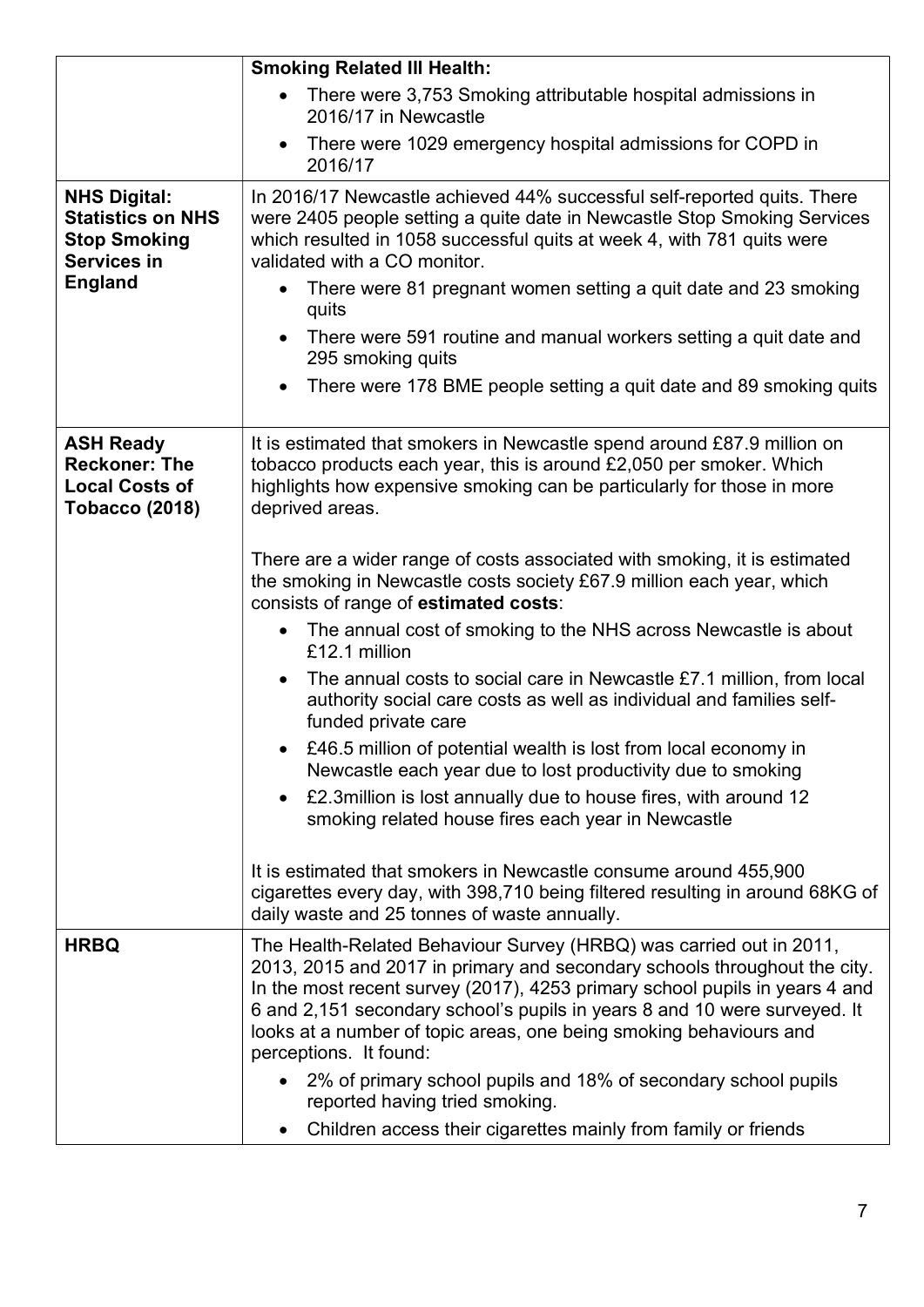|                                                              | Smoking behaviour is influenced strongly by parental/carer smoking<br>$\bullet$<br>and over a third (37%) of secondary school pupils stated their<br>parent/carer smokes, significantly less than in 2011 (45%).<br>Just over 1 in 10 (11.5%) of primary and secondary school pupils<br>reported that their parent smokes inside their home and 6% of pupils<br>reported that their parents/carers still smoke in the car when they<br>travel inside it. These are reductions since 2011, when 19% were<br>exposed to parental smoke in the home and 15% in the car.                                                                                                                                                                                                                                                                                                                                                                                                                                                                                                                                                                                                                                                                                                                                                                                                                                               |
|--------------------------------------------------------------|--------------------------------------------------------------------------------------------------------------------------------------------------------------------------------------------------------------------------------------------------------------------------------------------------------------------------------------------------------------------------------------------------------------------------------------------------------------------------------------------------------------------------------------------------------------------------------------------------------------------------------------------------------------------------------------------------------------------------------------------------------------------------------------------------------------------------------------------------------------------------------------------------------------------------------------------------------------------------------------------------------------------------------------------------------------------------------------------------------------------------------------------------------------------------------------------------------------------------------------------------------------------------------------------------------------------------------------------------------------------------------------------------------------------|
| <b>Department for</b><br><b>Health</b>                       | Towards a smoke-free generation: tobacco control plan for England (July<br>2017) describes how tobacco control will be achieved in the future and how<br>we will maintain the downward pressure on smoking prevalence.<br>The objectives of the tobacco control plan are to:<br>reduce the number of 15-year olds who regularly smoke from 8% to<br>3% or less<br>reduce smoking among adults in England from 15.5% to 12% or less<br>$\bullet$<br>reduce the inequality gap in smoking prevalence, between those in<br>$\bullet$<br>routine and manual occupations and the general population<br>reduce the prevalence of smoking in pregnancy from 10.5% to 6% or<br>$\bullet$<br>less                                                                                                                                                                                                                                                                                                                                                                                                                                                                                                                                                                                                                                                                                                                           |
| <b>NICE Guidance</b>                                         | NICE guidance clearly identifies many effective stop smoking interventions<br>for everyone involved in, or responsible for stop smoking services, including<br>brief intervention, individual behavioural counselling, group behaviour<br>therapy, pharmacotherapy, self-help materials, telephone counselling and<br>quit lines.                                                                                                                                                                                                                                                                                                                                                                                                                                                                                                                                                                                                                                                                                                                                                                                                                                                                                                                                                                                                                                                                                  |
| <b>Contracts</b><br><b>Public</b><br><b>Regulations 2015</b> | The Public Contracts Regulations 2015 ("PCR 2015") implement in England<br>and Wales the new EU Directive 2014/24/EU (the "Directive") on public<br>procurement.<br>The PCR 2015 came into force from 26th February 2015 and replaced the<br>Public Contracts Regulations 2006 ("PCR 2006") from that date.<br>Under the PCR 2006, contracts for so-called Part B Services were exempt<br>from the full application of the rules (particularly, there was no requirement<br>to advertise in the OJEU). Under the PCR 2015, the distinction between<br>Part A and Part B Services has been removed and replaced by what is<br>becoming known as the "Light Touch" regime. A services contract falls<br>within the scope of the Light Touch regime if it is for the certain types of<br>health, social and other services listed at Schedule 3 of the PCR 2015. For<br>these Light Touch regime contracts, a higher threshold than that for ordinary<br>service contracts applies, before the Light Touch regime is applicable.<br>The thresholds for light tight regime contracts from 1 January 2016 is<br>£615,278.<br>While the Light Touch regime is not prescriptive as to how contracting<br>authorities design their procurement process for Light Touch regime<br>services contracts, it does for the first time require that services contracts<br>that fall within the Light Touch regime are advertised. |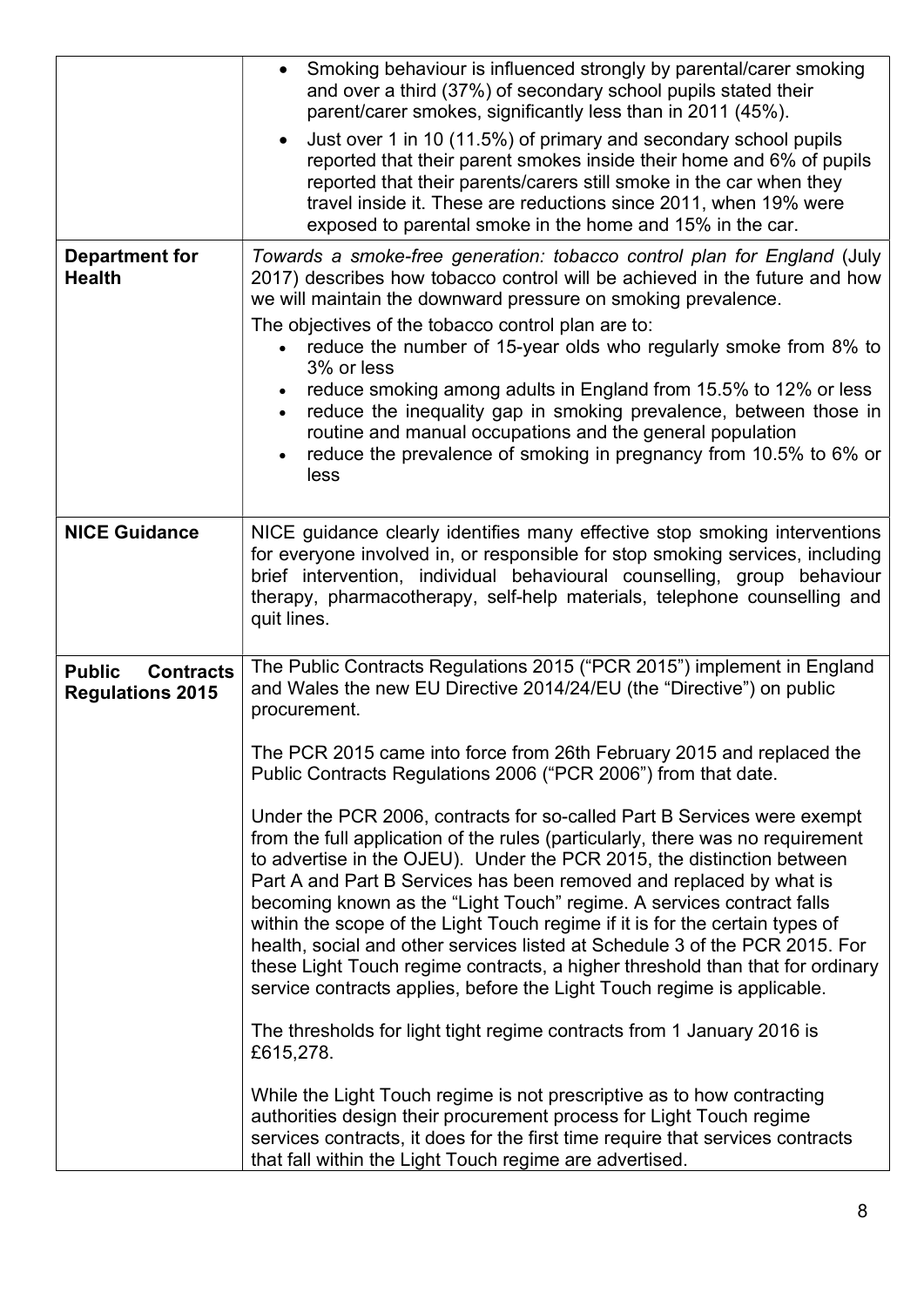| 3.<br>Engagement about the current Stop Smoking Service provision |                                                                                                                                                                          |               |                                                                                                                                                                                                                                                                                                                        |  |  |
|-------------------------------------------------------------------|--------------------------------------------------------------------------------------------------------------------------------------------------------------------------|---------------|------------------------------------------------------------------------------------------------------------------------------------------------------------------------------------------------------------------------------------------------------------------------------------------------------------------------|--|--|
| <b>Date</b>                                                       | <b>Who</b>                                                                                                                                                               | No. of people | <b>Main issues raised</b>                                                                                                                                                                                                                                                                                              |  |  |
| 13 June 2018                                                      | <b>Current contracted</b><br>stakeholders (invited<br>organisations: cgl,<br>HealthWorks, NUFC,<br>Anxious Minds, Crisis,<br><b>Regional Pharmacy</b><br>Forum, and LPC) | 6             | Positive reactions to proposed service model.<br>Request for further details of the arrangements in relation to the tariff<br>budget and the structure of how the retention/claw back of underspend will<br>be managed would be welcomed once available.                                                               |  |  |
| 13 & 18 June<br>2018                                              | <b>Public Health</b>                                                                                                                                                     | 5             | Specification reviewed and modified.<br>Clarity required on the data performance returns format and how to<br>manage reported trends.                                                                                                                                                                                  |  |  |
| 20 June 2018                                                      | cgl Staff Briefing                                                                                                                                                       | 6             | Positive reactions to proposed service model.                                                                                                                                                                                                                                                                          |  |  |
| 24 July 2018                                                      | <b>Wider Market</b><br>Engagement (inc.<br>potential bidders)                                                                                                            | 10            | Positive reactions to proposed service model.<br>The only request was for further clarification on how the tariff budget will<br>be administered by the Local Authority to the successful provider, and how<br>the retention/claw back of any underspend will be managed to support the<br>increase in expected quits. |  |  |
|                                                                   | 4. What are the potential impacts of the proposal?                                                                                                                       |               |                                                                                                                                                                                                                                                                                                                        |  |  |
| Staff /<br>service<br>users                                       | Specific group / subject<br><b>Detail of impact</b><br>Impact<br>(actual / potential<br>disadvantage,<br>beneficial outcome<br>or none)                                  |               | How will you address or<br>mitigate disadvantage?                                                                                                                                                                                                                                                                      |  |  |
| People with protected characteristics                             |                                                                                                                                                                          |               |                                                                                                                                                                                                                                                                                                                        |  |  |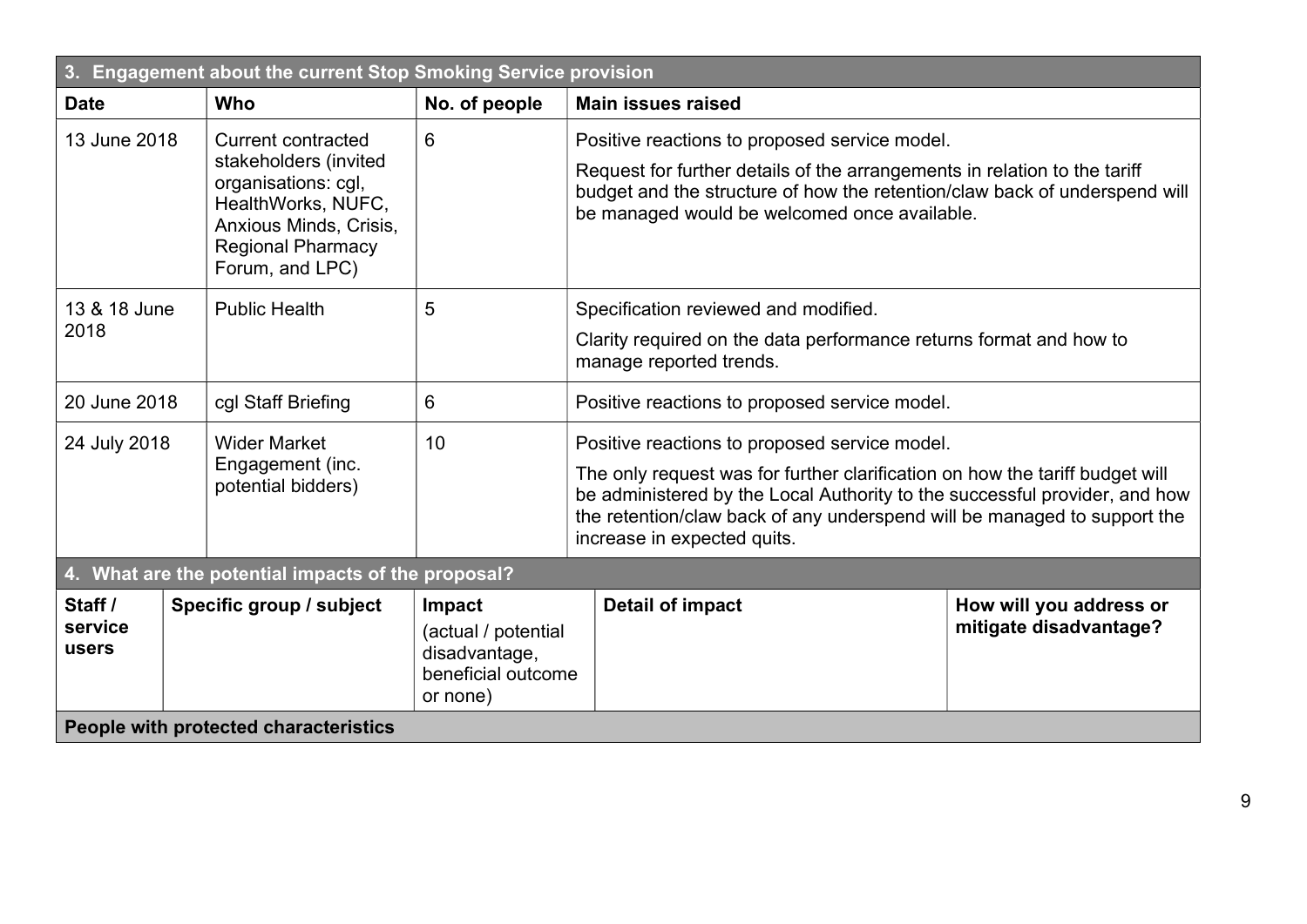| Service<br>users | Younger people and / or<br>older people (age)      | <b>Beneficial outcome</b> | As highlighted above young people are<br>a high demographic user of tobacco<br>and, therefore, have the potential to<br>suffer proportionately more from the<br>future impact of smoking on their health.<br>Therefore, it is of importance to target<br>younger smokers to quit to reduce the<br>impact on their future health needs. | We will address this by<br>continuing to include<br>younger people as part of<br>the target priority groups for<br>stop smoking services.                                                                                                                                                                                                |
|------------------|----------------------------------------------------|---------------------------|----------------------------------------------------------------------------------------------------------------------------------------------------------------------------------------------------------------------------------------------------------------------------------------------------------------------------------------|------------------------------------------------------------------------------------------------------------------------------------------------------------------------------------------------------------------------------------------------------------------------------------------------------------------------------------------|
| Service<br>users | Disabled people                                    | <b>Beneficial outcome</b> | People with mental illness have higher<br>than average rates of smoking and<br>consequent physical illnesses.<br>Historically this group has been under-<br>served by Stop Smoking Services.                                                                                                                                           | We plan to continue to build<br>specific referral routes for<br>people with mental health<br>problems to enable stop<br>smoking services to work<br>alongside their other support<br>services.                                                                                                                                           |
| Service<br>users | Carers                                             | <b>Beneficial outcome</b> | Carer's need support to look after their<br>own health and wellbeing and the<br>development of mutual support groups<br>has been identified as a key enabler.                                                                                                                                                                          | As part of the emphasis<br>moving forward to develop<br>and strengthen referral<br>routes and collaborative<br>working across the stop<br>smoking service working<br>alongside the Carer's<br>Centre will be an<br>expectation of the service to<br>provide key opportunities to<br>engage with those carers<br>wanting to stop smoking. |
| Service<br>users | People who are married or<br>in civil partnerships | None                      | There is no available evidence to<br>suggest the proposal will have a<br>disproportionately negative impact on<br>people who are married or in civil<br>partnerships                                                                                                                                                                   | Not applicable                                                                                                                                                                                                                                                                                                                           |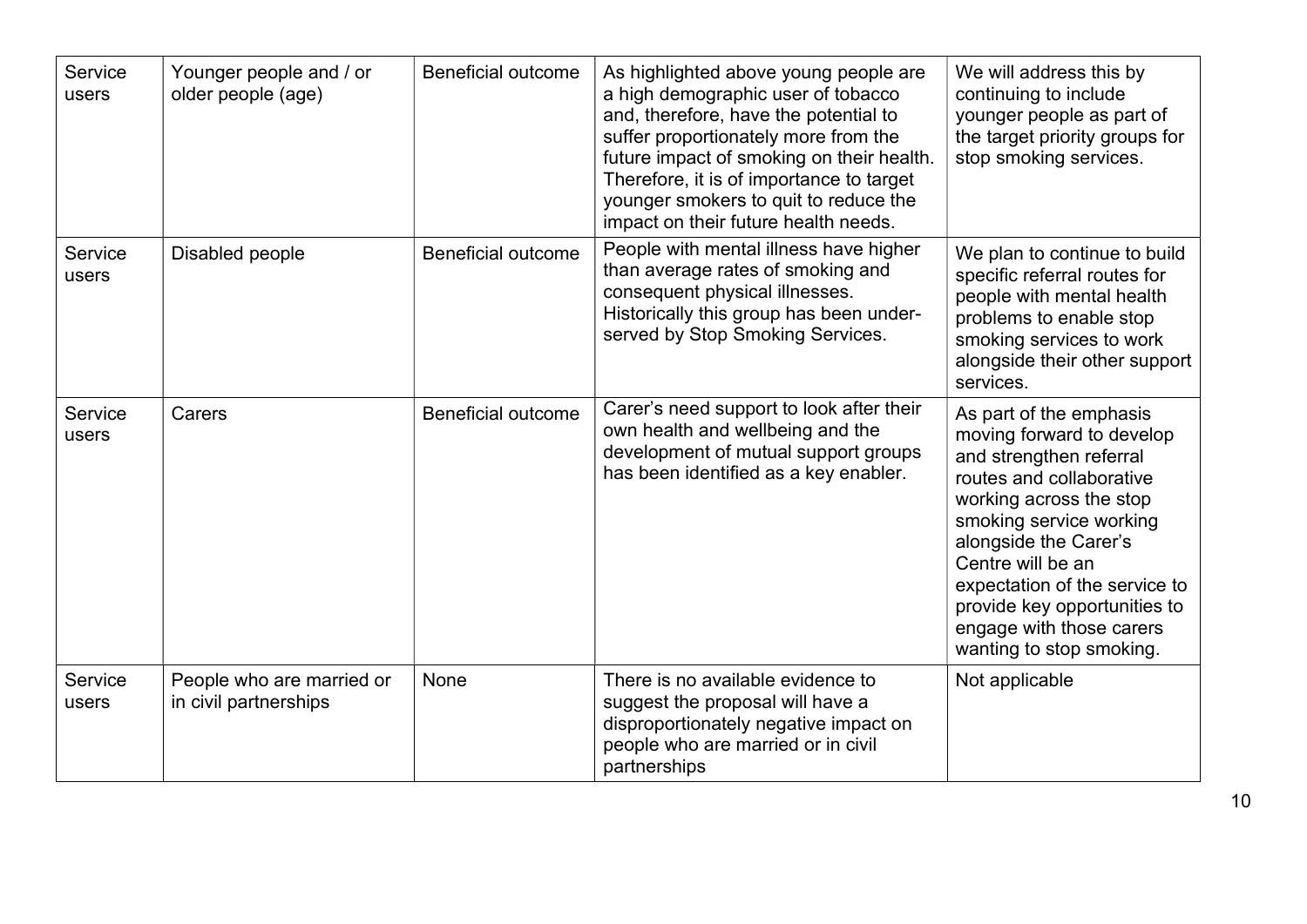| Service<br>users | Sex or gender (including<br>transgender, pregnancy and<br>maternity) | <b>Beneficial outcome</b> | Smoking in pregnancy is an issue of<br>enormous significance, and our<br>population continues to have rates that<br>are much higher than the national<br>average.                                                                                                                        | Continue to emphasise the<br>service supports midwives<br>and antenatal care services<br>to provide key opportunities<br>to engage with pregnant<br>women who smoke.                                                                                                                        |
|------------------|----------------------------------------------------------------------|---------------------------|------------------------------------------------------------------------------------------------------------------------------------------------------------------------------------------------------------------------------------------------------------------------------------------|---------------------------------------------------------------------------------------------------------------------------------------------------------------------------------------------------------------------------------------------------------------------------------------------|
| Service<br>users | People's sexual orientation                                          | None                      | There is no available evidence to<br>suggest the proposal will have a<br>disproportionately negative impact<br>based on people's sexual orientation.                                                                                                                                     | Not applicable                                                                                                                                                                                                                                                                              |
| Service<br>users | People of different races                                            | <b>Beneficial outcome</b> | It is recognised that people of different<br>races can be more difficult to engage<br>with in relation to the impact smoking<br>has on health inequality. Supporting<br>individuals from BME communities is<br>therefore a key target demographic.                                       | Emphasis will be upon<br>engaging with and building<br>local community networks<br>particularly with those that<br>work closely with BME<br>communities to provide key<br>opportunities to engage with<br>people of different races<br>who are wanting to stop<br>smoking.                  |
| Service<br>users | People who have different<br>religions or beliefs                    | <b>Beneficial outcome</b> | It is recognised that people of different<br>religions and beliefs can be more<br>difficult to engage with in relation to the<br>impact smoking has on health<br>inequality. Supporting individuals who<br>have different religions or beliefs is<br>therefore a key target demographic. | Emphasis will be upon<br>engaging with and building<br>local community networks to<br>provide key opportunities to<br>engage with people who<br>have different religions or<br>beliefs who are wanting to<br>stop smoking, for example,<br>building on group<br>behavioural support to link |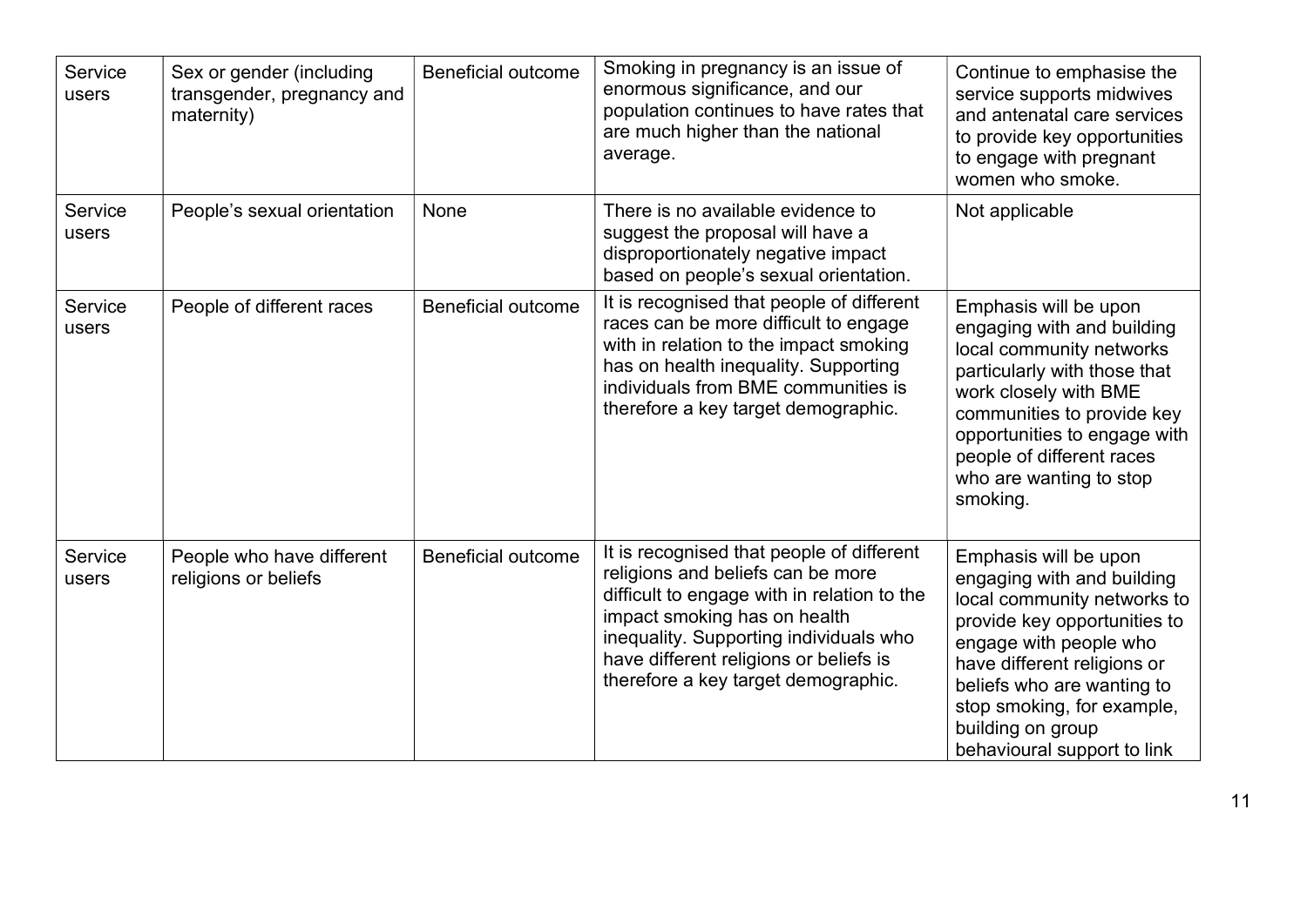|                  |                                                                                                     |                           |                                                                                                                                                                                                | into religious events such as<br>Ramadan.                                                                                                                                                                                                           |
|------------------|-----------------------------------------------------------------------------------------------------|---------------------------|------------------------------------------------------------------------------------------------------------------------------------------------------------------------------------------------|-----------------------------------------------------------------------------------------------------------------------------------------------------------------------------------------------------------------------------------------------------|
|                  |                                                                                                     |                           |                                                                                                                                                                                                |                                                                                                                                                                                                                                                     |
| Service<br>users | People living in deprived<br>areas                                                                  | <b>Beneficial outcome</b> | Smoking rates are particularly high<br>amongst people living in deprived areas.<br>In the priority wards, the rates of COPD<br>and lung cancer are much higher than<br>average in these areas. | A key issue for the services<br>is to increase levels of<br>appropriate support into<br>recognised areas of<br>depravity in the City through<br>a local and integrated<br>network of stop smoking<br>provision and support within<br>the community. |
| Service<br>users | People in low paid<br>employment or in<br>households with low<br>incomes                            | <b>Beneficial outcome</b> | There is a substantial inter-related<br>correlation between smoking rates and<br>people in low paid employment or in<br>households with low incomes.                                           | A key issue for the services<br>is to increase levels of<br>appropriate support into<br>recognised areas of<br>depravity in the City through<br>a local and integrated<br>network of stop smoking<br>provision and support within<br>the community. |
| Service<br>users | People facing barriers to<br>gaining employment, such<br>as low levels of educational<br>attainment | <b>Beneficial outcome</b> | Smoking is markedly higher among<br>people facing barriers to gaining<br>employment, such as low levels of<br>educational attainment                                                           | A key issue for the services<br>is to increase levels of<br>appropriate support into<br>recognised areas of<br>depravity in the City through<br>a local and integrated<br>network of stop smoking<br>provision and support within<br>the community. |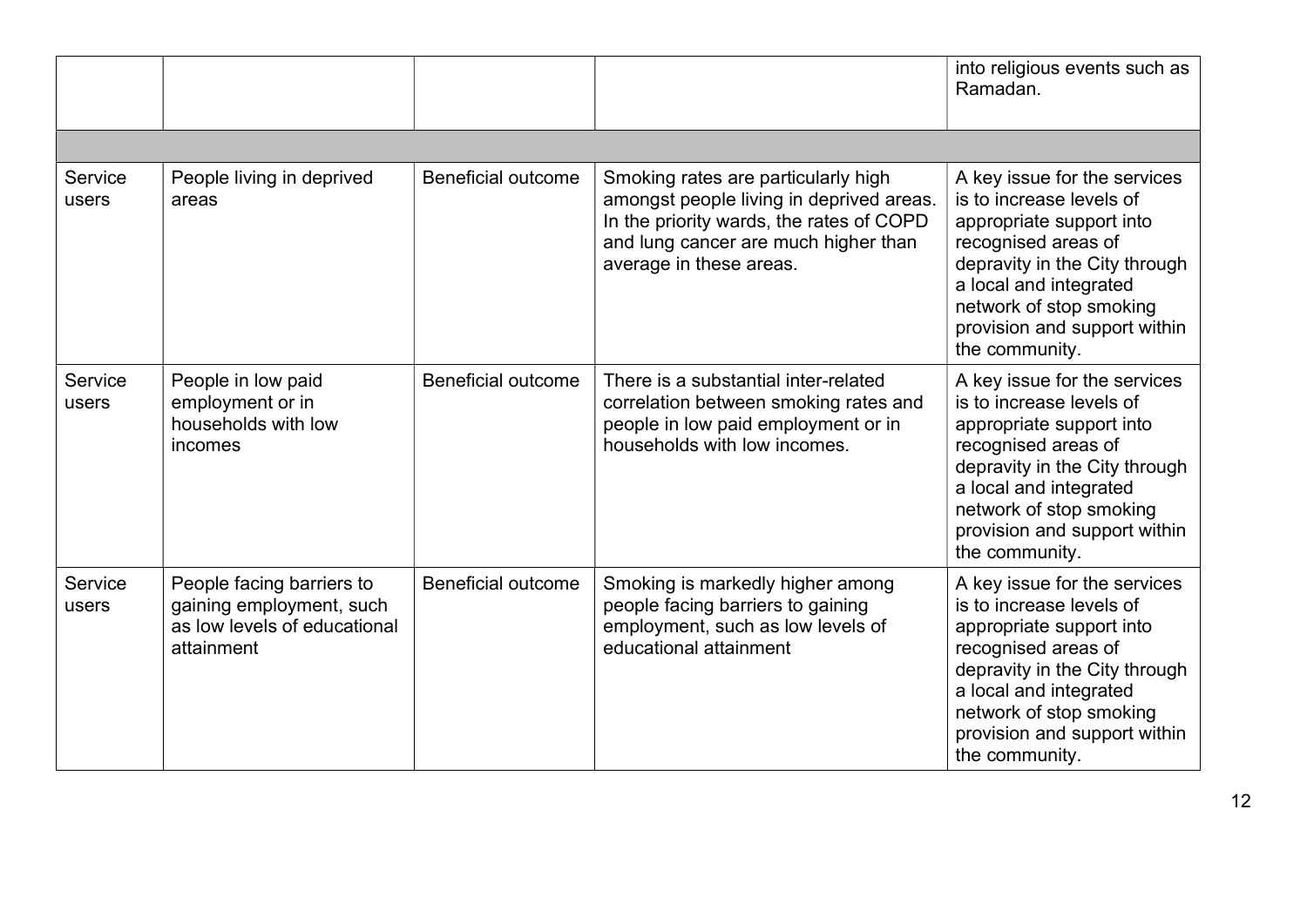| Service<br>users | Looked after children                                                                                                               | None                      | There is no available evidence to<br>suggest the proposal will have a                                                                                                                                                                            | Not applicable                                                                                                                                                                                                                                                 |
|------------------|-------------------------------------------------------------------------------------------------------------------------------------|---------------------------|--------------------------------------------------------------------------------------------------------------------------------------------------------------------------------------------------------------------------------------------------|----------------------------------------------------------------------------------------------------------------------------------------------------------------------------------------------------------------------------------------------------------------|
|                  |                                                                                                                                     |                           | disproportionately negative impact on<br>looked after children.                                                                                                                                                                                  |                                                                                                                                                                                                                                                                |
| Service<br>users | People facing multiple<br>deprivation, through a<br>combination of factors such<br>as poor health or poor<br>housing / homelessness | <b>Beneficial outcome</b> | The evidence is very clear that people<br>facing multiple deprivation, through a<br>combination of factors such as poor<br>health or poor housing / homelessness<br>are much more likely to be impacted on<br>health inequality through smoking. | A key issue for the services<br>is to increase levels of<br>appropriate support into<br>recognised areas of<br>depravity in the City through<br>a local and integrated<br>network of stop smoking<br>provision and support within<br>the community.            |
|                  |                                                                                                                                     |                           |                                                                                                                                                                                                                                                  |                                                                                                                                                                                                                                                                |
| N/A              | <b>Businesses providing</b><br>current or future jobs in the<br>city                                                                | Potential<br>disadvantage | Current providers may not be successful<br>in the tendering process.                                                                                                                                                                             | We will work with providers<br>to help them understand the<br>procurement process.                                                                                                                                                                             |
|                  |                                                                                                                                     |                           |                                                                                                                                                                                                                                                  |                                                                                                                                                                                                                                                                |
| N/A              | Area, wards,<br>neighbourhoods                                                                                                      | <b>Beneficial outcome</b> | Evidence indicates there are certain<br>wards across the City where smoking is<br>more prevalent than others.                                                                                                                                    | A key issue of the service is<br>to increase Stop Smoking<br>Service provision in areas of<br>high deprivation which are<br>linked as areas of high<br>smoking prevalence. The<br>main target areas cover<br>Elswick, Walker, Byker and<br>Cowgate / Blakelaw. |
|                  |                                                                                                                                     |                           |                                                                                                                                                                                                                                                  |                                                                                                                                                                                                                                                                |